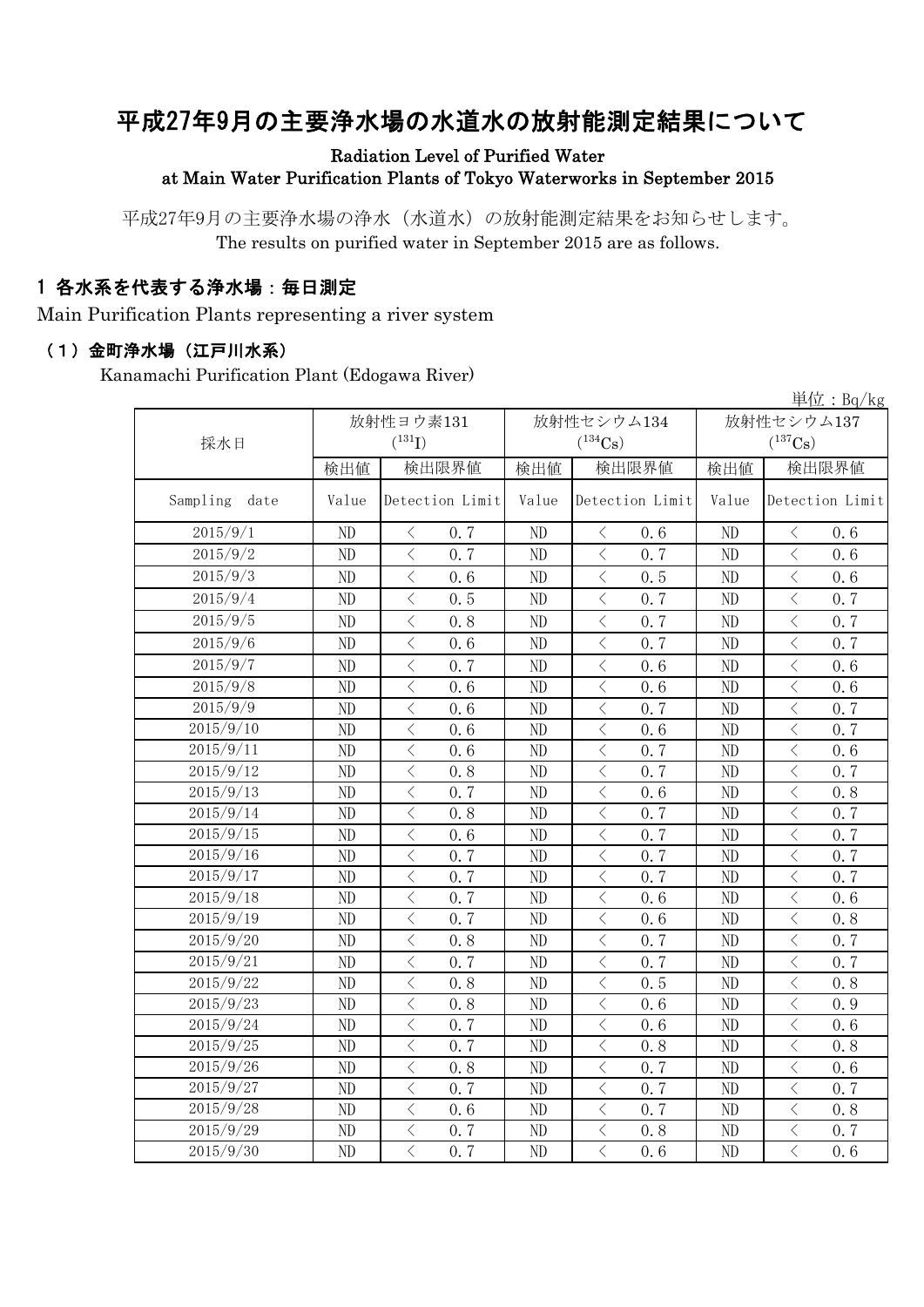## (2)朝霞浄水場 (荒川水系)

Asaka Purification Plant (Arakawa River)

|               |                |                                                                                                                                                                                     |       |                                                                                                                                                                                                                                                |          | 単位: $Bq/kg$                                                                                                                                                          |
|---------------|----------------|-------------------------------------------------------------------------------------------------------------------------------------------------------------------------------------|-------|------------------------------------------------------------------------------------------------------------------------------------------------------------------------------------------------------------------------------------------------|----------|----------------------------------------------------------------------------------------------------------------------------------------------------------------------|
|               |                | 放射性ヨウ素131                                                                                                                                                                           |       | 放射性セシウム134                                                                                                                                                                                                                                     |          | 放射性セシウム137                                                                                                                                                           |
| 採水日           |                | $(^{131}I)$                                                                                                                                                                         |       | $(^{134}Cs)$                                                                                                                                                                                                                                   |          | $(^{137}Cs)$                                                                                                                                                         |
|               | 検出値            | 検出限界値                                                                                                                                                                               | 検出値   | 検出限界値                                                                                                                                                                                                                                          | 検出値      | 検出限界値                                                                                                                                                                |
| Sampling date | Value          | Detection Limit                                                                                                                                                                     | Value | Detection Limit                                                                                                                                                                                                                                | Value    | Detection Limit                                                                                                                                                      |
| 2015/9/1      | N <sub>D</sub> | $\lt$<br>0, 6                                                                                                                                                                       | ND    | 0.7<br>$\langle$                                                                                                                                                                                                                               | ND       | $\langle$<br>0, 6                                                                                                                                                    |
| 2015/9/2      | ND             | $\langle$<br>0.6                                                                                                                                                                    | ND    | $\langle$<br>0.6                                                                                                                                                                                                                               | ND       | $\langle$<br>0.8                                                                                                                                                     |
| 2015/9/3      | ND             | $\overline{\left\langle \right\rangle }$<br>0.7                                                                                                                                     | ND    | $\lt$<br>0.7                                                                                                                                                                                                                                   | ND       | $\,$ $\,$ $\,$<br>0.8                                                                                                                                                |
| 2015/9/4      | ND             | $\overline{\left\langle \right\rangle }$<br>0.8                                                                                                                                     | ND    | $\langle$<br>0.7                                                                                                                                                                                                                               | ND       | $\overline{\left\langle \right\rangle }$<br>0.8                                                                                                                      |
| 2015/9/5      | ND             | $\overline{\left\langle \right\rangle }$<br>0.8                                                                                                                                     | ND    | $\lt$<br>0.5                                                                                                                                                                                                                                   | ND       | $\lt$<br>0.8                                                                                                                                                         |
| 2015/9/6      | ND             | $\lt$<br>0.9                                                                                                                                                                        | ND    | $\lt$<br>0.7                                                                                                                                                                                                                                   | ND       | $\langle$<br>0.7                                                                                                                                                     |
| 2015/9/7      | ND             | $\overline{\left\langle \right\rangle }$<br>0, 6                                                                                                                                    | ND    | $\langle$<br>0.6                                                                                                                                                                                                                               | ND       | $\overline{\left\langle \right\rangle }$<br>0.7                                                                                                                      |
| 2015/9/8      | ND             | $\overline{\left\langle \right\rangle }$<br>0.7                                                                                                                                     | ND    | $\langle$<br>0.7                                                                                                                                                                                                                               | ND       | $\langle$<br>0.6                                                                                                                                                     |
| 2015/9/9      | ND             | $\overline{\left\langle \right\rangle }$<br>0.7                                                                                                                                     | ND    | $\lt$<br>0.6                                                                                                                                                                                                                                   | ND       | $\bigg\langle$<br>0.7                                                                                                                                                |
| 2015/9/10     | ND             | $\overline{\left\langle \right\rangle }$<br>0.7                                                                                                                                     | ND    | $\overline{\left\langle \right. }% ,\left\langle \overline{\left\langle \right. }\right\rangle _{0}\right\langle \overline{\left\langle \right. }% ,\left\langle \overline{\left\langle \right. }\right\rangle _{0}\right\rangle _{0}}$<br>0.8 | ND       | $\overline{\left\langle \right\rangle }$<br>0.8                                                                                                                      |
| 2015/9/11     | ND             | $\overline{\left\langle \right\rangle }$<br>0.5                                                                                                                                     | ND    | $\hspace{0.5cm}\big\langle$<br>0.6                                                                                                                                                                                                             | ND       | $\,$ $\,$ $\,$<br>0.6                                                                                                                                                |
| 2015/9/12     | ND             | $\, <\,$<br>0.7                                                                                                                                                                     | ND    | $\lt$<br>0.6                                                                                                                                                                                                                                   | ND       | $\lt$<br>0.8                                                                                                                                                         |
| 2015/9/13     | ND             | $\,$ $\,$ $\,$<br>0.7                                                                                                                                                               | ND    | $\lt$<br>0.6                                                                                                                                                                                                                                   | ND       | $\,$ $\,$ $\,$<br>0.7                                                                                                                                                |
| 2015/9/14     | ND             | $\,$ $\,$ $\,$<br>0.7                                                                                                                                                               | ND    | $\lt$<br>0.6                                                                                                                                                                                                                                   | $\rm ND$ | $\lt$<br>0.7                                                                                                                                                         |
| 2015/9/15     | ND             | $\langle$<br>0.7                                                                                                                                                                    | ND    | $\lt$<br>0.6                                                                                                                                                                                                                                   | $\rm ND$ | $\,$ $\,$ $\,$<br>0.8                                                                                                                                                |
| 2015/9/16     | ND             | $\overline{\left\langle \right\rangle }$<br>0.7                                                                                                                                     | ND    | $\langle$<br>0.7                                                                                                                                                                                                                               | ND       | $\overline{\left\langle \right\rangle }$<br>0.7                                                                                                                      |
| 2015/9/17     | ND             | $\overline{\left\langle \right. }% ,\left\langle \overline{\left\langle \right. }% ,\left\langle \overline{\left\langle \right. }\right\rangle \right\rangle \left. \right.$<br>0.7 | ND    | $\,$ $\,$ $\,$<br>0.6                                                                                                                                                                                                                          | ND       | $\overline{\left\langle \right. }% ,\left\langle \overline{\left\langle \right. }% ,\left\langle \overline{\left\langle \right\rangle }\right\rangle \right.$<br>0.7 |
| 2015/9/18     | ND             | $\,$ $\,$ $\,$<br>0.6                                                                                                                                                               | ND    | $\,$ $\,$ $\,$<br>0.7                                                                                                                                                                                                                          | ND       | $\overline{\left\langle \right\rangle }$<br>0.7                                                                                                                      |
| 2015/9/19     | ND             | $\overline{\left\langle \right\rangle }$<br>0.7                                                                                                                                     | ND    | $\overline{\left\langle \right. }% ,\left\langle \overline{\left\langle \right. }% ,\left\langle \overline{\left\langle \right\rangle }\right\rangle \right.$<br>0.7                                                                           | ND       | $\overline{\left\langle \right\rangle }$<br>0.6                                                                                                                      |
| 2015/9/20     | ND             | $\overline{\left\langle \right\rangle }$<br>0.7                                                                                                                                     | ND    | $\langle$<br>0.6                                                                                                                                                                                                                               | $\rm ND$ | $\langle$<br>0.9                                                                                                                                                     |
| 2015/9/21     | ND             | $\lt$<br>0.7                                                                                                                                                                        | ND    | $\lt$<br>0.6                                                                                                                                                                                                                                   | ND       | $\lt$<br>0.7                                                                                                                                                         |
| 2015/9/22     | ND             | $\overline{\left\langle \right\rangle }$<br>0.7                                                                                                                                     | ND    | $\langle$<br>0.7                                                                                                                                                                                                                               | ND       | $\langle$<br>0.7                                                                                                                                                     |
| 2015/9/23     | ND             | $\langle$<br>0.7                                                                                                                                                                    | ND    | $\bigl\langle$<br>0.6                                                                                                                                                                                                                          | ND       | $\bigg\langle$<br>0.6                                                                                                                                                |
| 2015/9/24     | ND             | $\lt$<br>0.7                                                                                                                                                                        | ND    | $\, <\,$<br>0.7                                                                                                                                                                                                                                | ND       | $\lt$<br>0.7                                                                                                                                                         |
| 2015/9/25     | ND             | $\langle$<br>0.7                                                                                                                                                                    | ND    | $\lt$<br>0.6                                                                                                                                                                                                                                   | ND       | $\lt$<br>0.8                                                                                                                                                         |
| 2015/9/26     | ND             | $\lt$<br>0.8                                                                                                                                                                        | ND    | $\langle$<br>0.6                                                                                                                                                                                                                               | ND       | $\langle$<br>0.6                                                                                                                                                     |
| 2015/9/27     | ND             | $\overline{\left\langle \right\rangle }$<br>0.7                                                                                                                                     | ND    | $\,$ $\,$ $\,$<br>0.7                                                                                                                                                                                                                          | ND       | $\langle$<br>0.7                                                                                                                                                     |
| 2015/9/28     | ND             | $\overline{\left\langle \right\rangle }$<br>0.6                                                                                                                                     | ND    | $\lt$<br>0.7                                                                                                                                                                                                                                   | ND       | $\,$ $\,$ $\,$<br>0.7                                                                                                                                                |
| 2015/9/29     | ND             | $\langle$<br>0.6                                                                                                                                                                    | ND    | $\bigg\langle$<br>0.7                                                                                                                                                                                                                          | ND       | $\overline{\left\langle \right. }% ,\left\langle \overline{\left\langle \right. }% ,\left\langle \overline{\left\langle \right\rangle }\right\rangle \right.$<br>0.6 |
| 2015/9/30     | ND             | $\overline{\left\langle \right\rangle }$<br>0.7                                                                                                                                     | ND    | $\overline{\left\langle \right\rangle }$<br>0.5                                                                                                                                                                                                | ND       | $\langle$<br>0.6                                                                                                                                                     |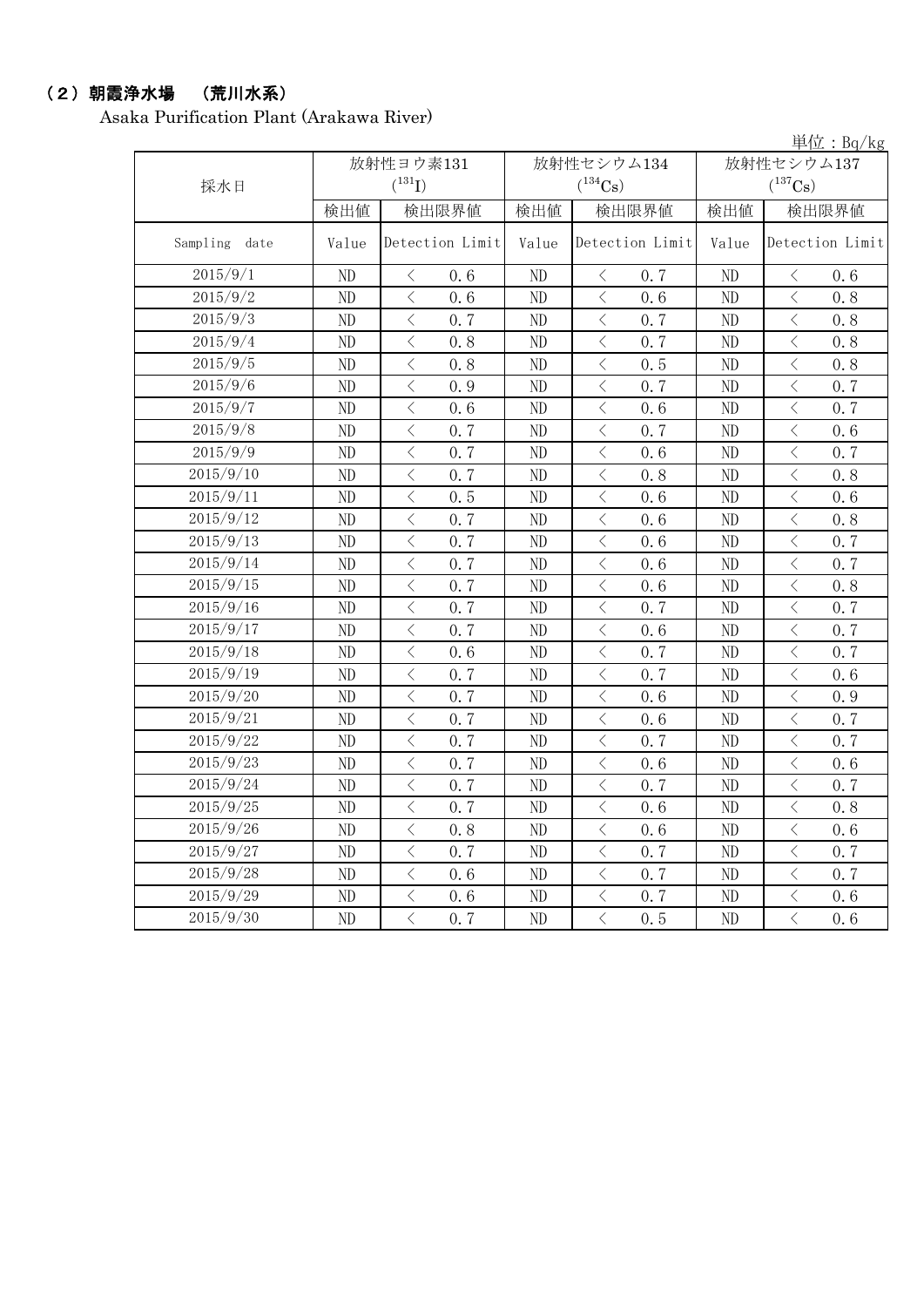## (3)小作浄水場 (多摩川水系)

Ozaku Purification Plant (Tamagawa River)

|               |             |                                                  |       |                                    |          | 単位: $Bq/kg$                                     |  |
|---------------|-------------|--------------------------------------------------|-------|------------------------------------|----------|-------------------------------------------------|--|
|               |             | 放射性ヨウ素131                                        |       | 放射性セシウム134                         |          | 放射性セシウム137                                      |  |
| 採水日           | $(^{131}I)$ |                                                  |       | $(^{134}Cs)$                       |          | $(^{137}Cs)$                                    |  |
|               | 検出値         | 検出限界値                                            | 検出値   | 検出限界値                              | 検出値      | 検出限界値                                           |  |
| Sampling date | Value       | Detection Limit                                  | Value | Detection Limit                    | Value    | Detection Limit                                 |  |
| 2015/9/1      | ND          | 0.6<br>$\lt$                                     | ND    | 0.7<br>$\lt$                       | ND       | 0.7<br>$\lt$                                    |  |
| 2015/9/2      | ND          | $\langle$<br>0.6                                 | ND    | $\langle$<br>0.5                   | ND       | $\langle$<br>0.7                                |  |
| 2015/9/3      | ND          | $\overline{\left\langle \right\rangle }$<br>0.7  | ND    | $\,$ $\,$ $\,$<br>0.7              | ND       | $\langle$<br>0.7                                |  |
| 2015/9/4      | ND          | $\overline{\left\langle \right\rangle }$<br>0.7  | ND    | $\,$ $\,$ $\,$<br>0.8              | ND       | $\langle$<br>0.9                                |  |
| 2015/9/5      | ND          | $\lt$<br>0.9                                     | ND    | $\,$ $\,$ $\,$<br>0.7              | ND       | $\lt$<br>0.8                                    |  |
| 2015/9/6      | ND          | $\overline{\langle}$<br>0.7                      | ND    | $\langle$<br>0.8                   | ND       | $\langle$<br>0.7                                |  |
| 2015/9/7      | ND          | $\overline{\left\langle \right\rangle }$<br>0.7  | ND    | $\,$ $\,$ $\,$<br>0.8              | ND       | $\langle$<br>0.7                                |  |
| 2015/9/8      | ND          | $\overline{\left\langle \right\rangle }$<br>0, 7 | ND    | $\hspace{0.5cm}\big\langle$<br>0.6 | ND       | $\,$ $\,$ $\,$<br>0.8                           |  |
| 2015/9/9      | ND          | $\langle$<br>0.5                                 | ND    | $\hspace{0.5cm}\big\langle$<br>0.7 | ND       | $\, \big\langle \,$<br>0.6                      |  |
| 2015/9/10     | ND          | $\lt$<br>0.7                                     | ND    | $\, <\,$<br>0.7                    | ND       | $\lt$<br>0.8                                    |  |
| 2015/9/11     | ND          | $\, <\,$<br>0.6                                  | ND    | $\lt$<br>0.6                       | ND       | $\lt$<br>0.7                                    |  |
| 2015/9/12     | ND          | $\langle$<br>0.9                                 | ND    | $\langle$<br>0.6                   | ND       | $\langle$<br>0.7                                |  |
| 2015/9/13     | ND          | $\langle$<br>0.6                                 | ND    | $\,$ $\,$ $\,$<br>0.5              | ND       | $\langle$<br>0.7                                |  |
| 2015/9/14     | ND          | $\overline{\left\langle \right\rangle }$<br>0.7  | ND    | $\,$ $\,$ $\,$<br>0.6              | ND       | $\langle$<br>0.7                                |  |
| 2015/9/15     | ND          | $\overline{\left\langle \right\rangle }$<br>0.7  | ND    | $\,$ $\,$ $\,$<br>0.6              | ND       | $\overline{\left\langle \right\rangle }$<br>0.6 |  |
| 2015/9/16     | ND          | $\,$ $\,$ $\,$<br>0.7                            | ND    | $\,$ $\,$ $\,$<br>0.6              | ND       | $\langle$<br>0.7                                |  |
| 2015/9/17     | ND          | $\,$ $\,$ $\,$<br>0.6                            | ND    | $\langle$<br>0.8                   | ND       | $\langle$<br>0.8                                |  |
| 2015/9/18     | ND          | $\overline{\left\langle \right\rangle }$<br>0.7  | ND    | $\lt$<br>0.6                       | ND       | $\langle$<br>0.7                                |  |
| 2015/9/19     | ND          | $\overline{\langle}$<br>0.7                      | ND    | $\overline{\langle}$<br>0.7        | ND       | $\overline{\left\langle \right\rangle }$<br>0.8 |  |
| 2015/9/20     | ND          | $\overline{\left\langle \right\rangle }$<br>0.7  | ND    | $\langle$<br>0.7                   | $\rm ND$ | $\langle$<br>0.7                                |  |
| 2015/9/21     | ND          | $\lt$<br>0.7                                     | ND    | $\lt$<br>0.6                       | ND       | $\lt$<br>0.8                                    |  |
| 2015/9/22     | ND          | $\overline{\left\langle \right\rangle }$<br>0, 7 | ND    | $\,$ $\,$ $\,$<br>0.8              | ND       | $\langle$<br>0.7                                |  |
| 2015/9/23     | ND          | $\langle$<br>0.5                                 | ND    | $\hspace{0.5cm}\big\langle$<br>0.6 | ND       | $\, \big\langle \,$<br>0.7                      |  |
| 2015/9/24     | ND          | $\lt$<br>0.7                                     | ND    | $\, <\,$<br>0.6                    | ND       | $\lt$<br>0.7                                    |  |
| 2015/9/25     | ND          | $\langle$<br>0.7                                 | ND    | $\langle$<br>0.7                   | ND       | $\langle$<br>0.8                                |  |
| 2015/9/26     | ND          | $\langle$<br>0.8                                 | ND    | $\langle$<br>0.6                   | ND       | $\langle$<br>0.8                                |  |
| 2015/9/27     | ND          | $\overline{\left\langle \right\rangle }$<br>0.8  | ND    | $\lt$<br>0.6                       | ND       | $\langle$<br>0.7                                |  |
| 2015/9/28     | ND          | $\overline{\left\langle \right\rangle }$<br>0.7  | ND    | $\,$ $\,$ $\,$<br>0.6              | $\rm ND$ | $\lt$<br>0.6                                    |  |
| 2015/9/29     | ND          | $\langle$<br>0.6                                 | ND    | $\hspace{0.5cm}\big\langle$<br>0.6 | ND       | $\,$ $\,$ $\,$<br>0.7                           |  |
| 2015/9/30     | ND          | $\langle$<br>0.7                                 | ND    | $\langle$<br>0.6                   | ND       | $\langle$<br>0.7                                |  |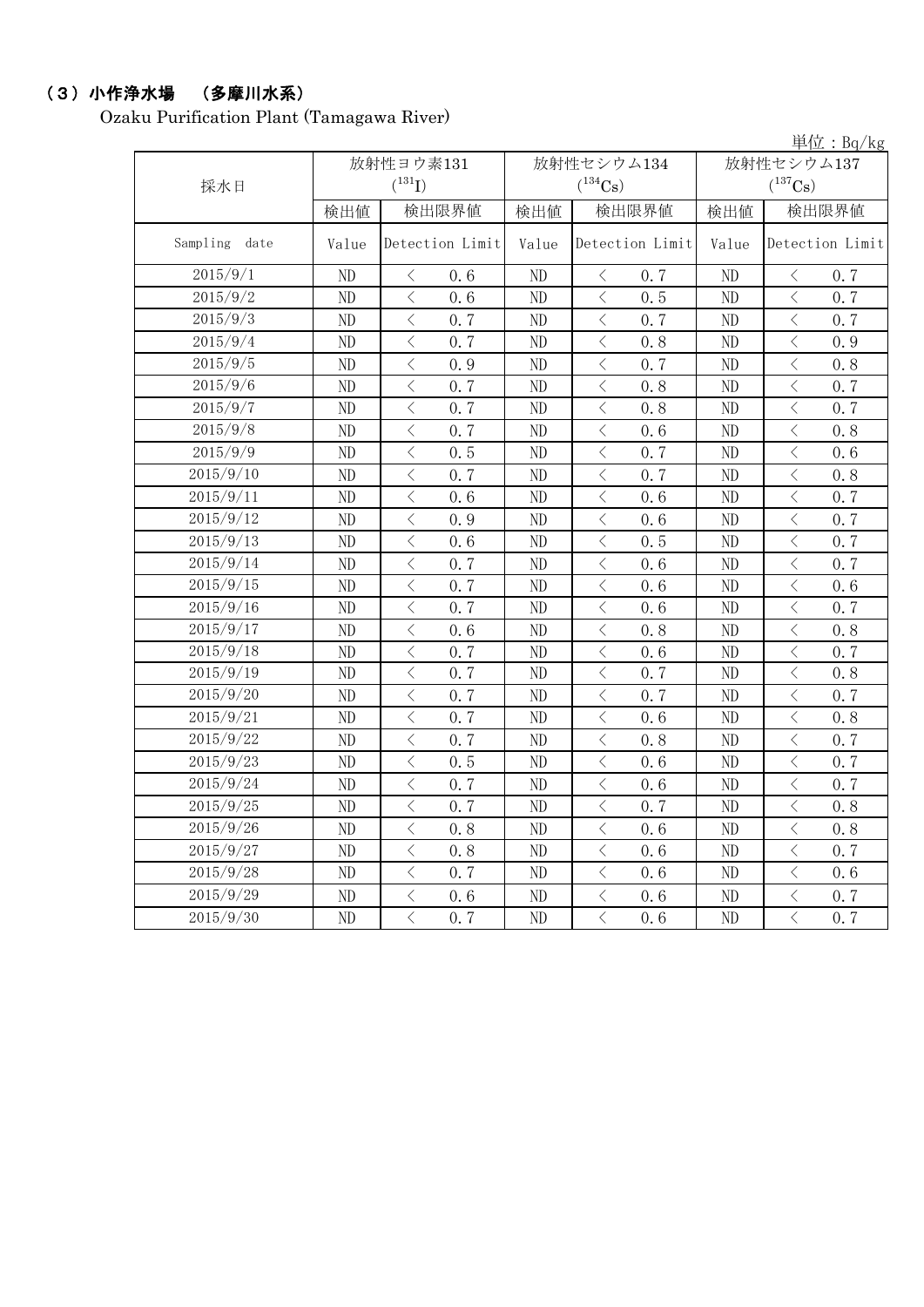## (4)東村山浄水場 (多摩川・荒川水系)

Higashi-murayama Purification Plant (Tamagawa・Arakawa River)

|                  |       |                                                  |          |                                                                                                                                                                                                                                                |       | 単位: $Bq/kg$                                     |
|------------------|-------|--------------------------------------------------|----------|------------------------------------------------------------------------------------------------------------------------------------------------------------------------------------------------------------------------------------------------|-------|-------------------------------------------------|
|                  |       | 放射性ヨウ素131                                        |          | 放射性セシウム134                                                                                                                                                                                                                                     |       | 放射性セシウム137                                      |
| 採水日              |       | $(^{131}I)$                                      |          | $(^{134}\mathrm{Cs})$                                                                                                                                                                                                                          |       | $(^{137}\mathrm{Cs})$                           |
|                  | 検出値   | 検出限界値                                            | 検出値      | 検出限界値                                                                                                                                                                                                                                          | 検出値   | 検出限界値                                           |
| Sampling<br>date | Value | Detection Limit                                  | Value    | Detection Limit                                                                                                                                                                                                                                | Value | Detection Limit                                 |
| 2015/9/1         | ND    | $\lt$<br>0.8                                     | ND       | 0.6<br>$\langle$                                                                                                                                                                                                                               | ND    | 0.7<br>$\lt$                                    |
| 2015/9/2         | ND    | $\lt$<br>0.8                                     | ND       | $\langle$<br>0.7                                                                                                                                                                                                                               | ND    | $\lt$<br>0.7                                    |
| 2015/9/3         | ND    | $\overline{\left\langle \right\rangle }$<br>0.7  | ND       | $\lt$<br>0.6                                                                                                                                                                                                                                   | ND    | $\overline{\left\langle \right\rangle }$<br>0.6 |
| 2015/9/4         | ND    | $\overline{\left\langle \right\rangle }$<br>0.7  | ND       | $\,$ $\,$ $\,$<br>0.6                                                                                                                                                                                                                          | ND    | $\overline{\left\langle \right\rangle }$<br>0.8 |
| 2015/9/5         | ND    | $\overline{\left\langle \right\rangle }$<br>0, 8 | ND       | $\lt$<br>0.7                                                                                                                                                                                                                                   | ND    | $\overline{\left\langle \right\rangle }$<br>0.7 |
| 2015/9/6         | ND    | $\langle$<br>0.8                                 | ND       | $\,$ $\,$ $\,$<br>0.5                                                                                                                                                                                                                          | ND    | $\langle$<br>0.9                                |
| 2015/9/7         | ND    | $\overline{\left\langle \right\rangle }$<br>0.7  | ND       | $\,$ $\,$ $\,$<br>0.7                                                                                                                                                                                                                          | ND    | $\langle$<br>0.7                                |
| 2015/9/8         | ND    | $\langle$<br>0.6                                 | ND       | $\langle$<br>0.7                                                                                                                                                                                                                               | ND    | $\lt$<br>0.7                                    |
| 2015/9/9         | ND    | $\overline{\left\langle \right\rangle }$<br>0.5  | ND       | $\overline{\left\langle \right\rangle }$<br>0.5                                                                                                                                                                                                | ND    | $\overline{\left\langle \right\rangle }$<br>0.7 |
| 2015/9/10        | ND    | $\langle$<br>0.7                                 | ND       | $\langle$<br>0.7                                                                                                                                                                                                                               | ND    | $\lt$<br>0.7                                    |
| 2015/9/11        | ND    | $\overline{\left\langle \right\rangle }$<br>0.7  | ND       | $\lt$<br>0.8                                                                                                                                                                                                                                   | ND    | $\langle$<br>0.7                                |
| 2015/9/12        | ND    | $\overline{\left\langle \right\rangle }$<br>0.7  | ND       | $\,$ $\,$ $\,$<br>0.6                                                                                                                                                                                                                          | ND    | $\langle$<br>0.7                                |
| 2015/9/13        | ND    | $\langle$<br>0.7                                 | ND       | $\lt$<br>0.7                                                                                                                                                                                                                                   | ND    | $\langle$<br>0.7                                |
| 2015/9/14        | ND    | $\overline{\left\langle \right\rangle }$<br>0.7  | ND       | $\langle$<br>0.5                                                                                                                                                                                                                               | ND    | $\overline{\left\langle \right\rangle }$<br>0.7 |
| 2015/9/15        | ND    | $\hspace{0.5cm}\big\langle$<br>0.7               | ND       | $\hspace{0.1mm} <\hspace{0.1mm}$<br>0.7                                                                                                                                                                                                        | ND    | $\bigg\langle$<br>0.6                           |
| 2015/9/16        | ND    | $\langle$<br>0, 6                                | ND       | $\hspace{0.1mm}\mathopen{\begin{array}{c}\mathopen{\fbox{$\scriptstyle<\}}\end{array}}\hspace{-0.1mm}$<br>0.7                                                                                                                                  | ND    | $\langle$<br>0.7                                |
| 2015/9/17        | ND    | $\,$ $\,$ $\,$<br>0.7                            | ND       | $\langle$<br>0.7                                                                                                                                                                                                                               | ND    | $\,$ $\,$ $\,$<br>0.7                           |
| 2015/9/18        | ND    | $\, \big\langle \,$<br>0.6                       | ND       | $\langle$<br>0.6                                                                                                                                                                                                                               | ND    | $\, <\,$<br>0.8                                 |
| 2015/9/19        | ND    | $\langle$<br>0, 8                                | ND       | $\langle$<br>0, 6                                                                                                                                                                                                                              | ND    | $\langle$<br>0.7                                |
| 2015/9/20        | ND    | $\lt$<br>0.8                                     | ND       | $\lt$<br>0.7                                                                                                                                                                                                                                   | ND    | $\,$ $\,$ $\,$<br>0, 8                          |
| 2015/9/21        | ND    | $\overline{\left\langle \right\rangle }$<br>0.7  | ND       | $\,$ $\,$ $\,$<br>0.7                                                                                                                                                                                                                          | ND    | $\overline{\left\langle \right\rangle }$<br>0.8 |
| 2015/9/22        | ND    | $\overline{\left\langle \right\rangle }$<br>0.8  | ND       | $\langle$<br>0.6                                                                                                                                                                                                                               | ND    | $\lt$<br>0.7                                    |
| 2015/9/23        | ND    | $\overline{\left\langle \right\rangle }$<br>0.7  | ND       | $\lt$<br>0.5                                                                                                                                                                                                                                   | ND    | $\,$ $\,$ $\,$<br>0.8                           |
| 2015/9/24        | ND    | $\overline{\left\langle \right\rangle }$<br>0.7  | ND       | $\,$ $\,$ $\,$<br>0.6                                                                                                                                                                                                                          | ND    | $\overline{\left\langle \right\rangle }$<br>0.7 |
| 2015/9/25        | ND    | $\lt$<br>0.7                                     | ND       | $\langle$<br>0.7                                                                                                                                                                                                                               | ND    | $\lt$<br>0.5                                    |
| 2015/9/26        | ND    | $\langle$<br>0.7                                 | ND       | $\langle$<br>0.6                                                                                                                                                                                                                               | ND    | $\langle$<br>0.7                                |
| 2015/9/27        | ND    | $\langle$<br>0.6                                 | ND       | $\langle$<br>0.7                                                                                                                                                                                                                               | ND    | $\,$ $\,$ $\,$<br>0.6                           |
| 2015/9/28        | ND    | $\overline{\left\langle \right\rangle }$<br>0.6  | $\rm ND$ | $\overline{\left\langle \right. }% ,\left\langle \overline{\left\langle \right. }\right\rangle _{0}\right\langle \overline{\left\langle \right. }% ,\left\langle \overline{\left\langle \right. }\right\rangle _{0}\right\rangle _{0}}$<br>0.6 | ND    | $\overline{\left\langle \right\rangle }$<br>0.6 |
| 2015/9/29        | ND    | $\overline{\left\langle \right\rangle }$<br>0.6  | ND       | $\,$ $\,$ $\,$<br>0.8                                                                                                                                                                                                                          | ND    | $\overline{\left\langle \right\rangle }$<br>0.7 |
| 2015/9/30        | ND    | $\overline{\langle}$<br>0.7                      | ND       | $\overline{\langle}$<br>0.6                                                                                                                                                                                                                    | ND    | $\overline{\langle}$<br>0.6                     |
|                  |       |                                                  |          |                                                                                                                                                                                                                                                |       |                                                 |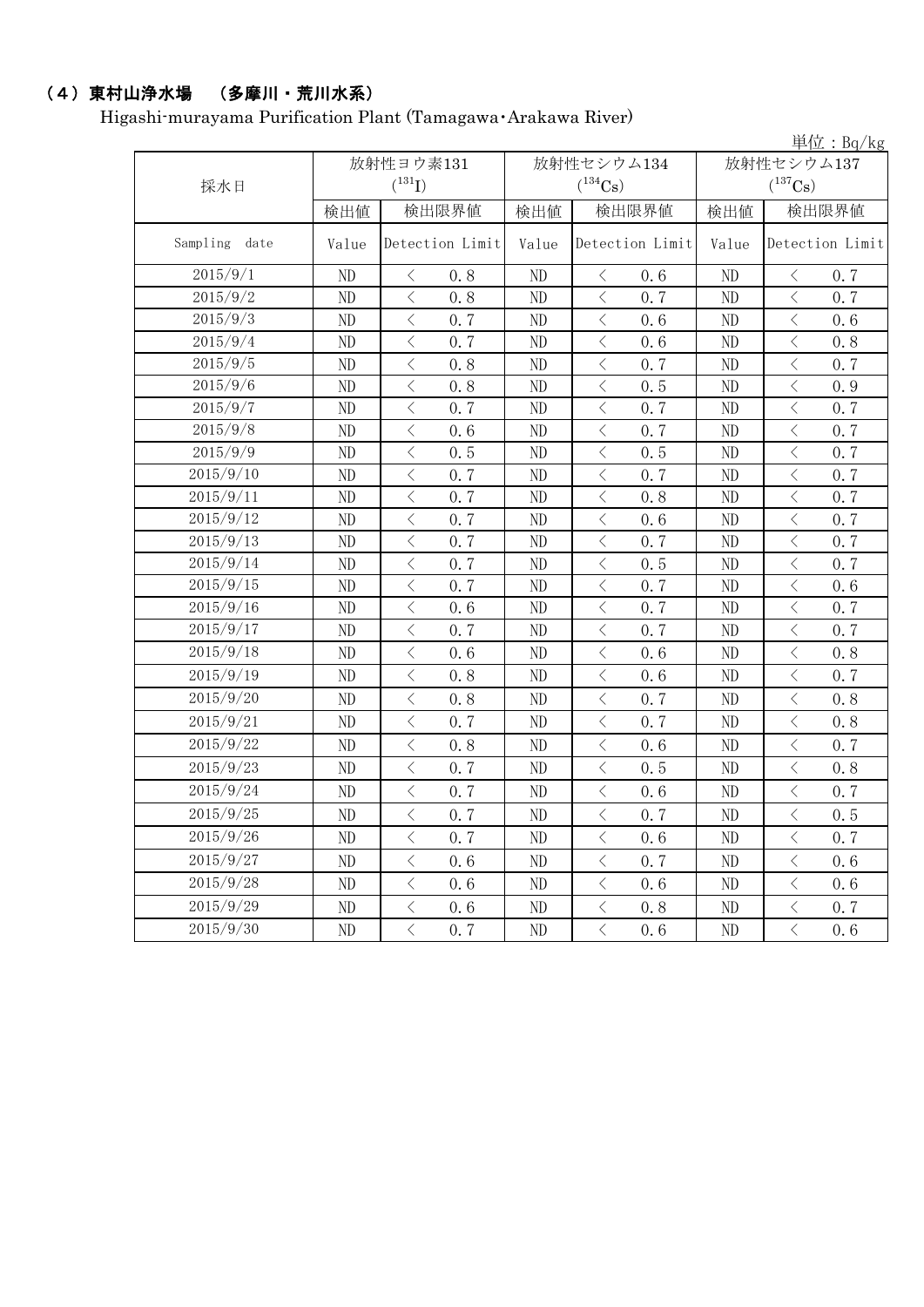## (5)長沢浄水場 (相模川水系)

Nagasawa Purification Plant (Sagamigawa River)

|               |             |                                                  |                       |                                                                                                                                                                                     |                       | 単位: $Bq/kg$                                      |
|---------------|-------------|--------------------------------------------------|-----------------------|-------------------------------------------------------------------------------------------------------------------------------------------------------------------------------------|-----------------------|--------------------------------------------------|
|               |             | 放射性ヨウ素131                                        |                       | 放射性セシウム134                                                                                                                                                                          |                       | 放射性セシウム137                                       |
| 採水日           | $(^{131}I)$ |                                                  | $(^{134}\mathrm{Cs})$ |                                                                                                                                                                                     | $(^{137}\mathrm{Cs})$ |                                                  |
|               | 検出値         | 検出限界値                                            | 検出値                   | 検出限界値                                                                                                                                                                               | 検出値                   | 検出限界値                                            |
| Sampling date | Value       | Detection Limit                                  | Value                 | Detection Limit                                                                                                                                                                     | Value                 | Detection Limit                                  |
| 2015/9/1      | $\rm ND$    | 0.8<br>$\lt$                                     | ND                    | $\langle$<br>0.6                                                                                                                                                                    | $\rm ND$              | 0.7<br>$\lt$                                     |
| 2015/9/2      | ND          | $\langle$<br>0, 6                                | ND                    | $\langle$<br>0, 6                                                                                                                                                                   | ND                    | $\langle$<br>0.7                                 |
| 2015/9/3      | ND          | $\langle$<br>0, 6                                | $\rm ND$              | $\langle$<br>0.8                                                                                                                                                                    | $\rm ND$              | $\langle$<br>0, 7                                |
| 2015/9/4      | ND          | $\, <\,$<br>0.6                                  | ND                    | $\hspace{0.1cm}\big\langle$<br>0.7                                                                                                                                                  | ND                    | $\bigg\langle$<br>0.7                            |
| 2015/9/5      | ND          | $\langle$<br>0.8                                 | ND                    | $\hspace{0.1mm} <\hspace{0.1mm}$<br>0.6                                                                                                                                             | ND                    | $\,$ $\,$ $\,$<br>0.7                            |
| 2015/9/6      | ND          | $\, <\,$<br>0.9                                  | ND                    | $\hspace{0.1mm}\mathopen{\begin{array}{c}\mathopen{\fbox{$\scriptstyle<\}}\end{array}}\hspace{-0.1mm}$<br>0.8                                                                       | ND                    | $\bigg\langle$<br>0.8                            |
| 2015/9/7      | $\rm ND$    | $\overline{\left\langle \right\rangle }$<br>0.8  | $\rm ND$              | $\langle$<br>0, 7                                                                                                                                                                   | ND                    | $\overline{\left\langle \right\rangle }$<br>0, 7 |
| 2015/9/8      | ND          | $\langle$<br>0.7                                 | ND                    | $\langle$<br>0.6                                                                                                                                                                    | $\rm ND$              | $\overline{\left\langle \right\rangle }$<br>0.7  |
| 2015/9/9      | ND          | $\lt$<br>0.6                                     | ND                    | $\overline{\left\langle \right. }% ,\left\langle \overline{\left\langle \right. }% ,\left\langle \overline{\left\langle \right. }\right\rangle \right\rangle \left. \right.$<br>0.5 | ND                    | $\langle$<br>0.7                                 |
| 2015/9/10     | ND          | $\overline{\left\langle \right\rangle }$<br>0, 6 | ND                    | $\langle$<br>0, 6                                                                                                                                                                   | ND                    | $\langle$<br>0, 6                                |
| 2015/9/11     | ND          | $\langle$<br>0.7                                 | ND                    | $\langle$<br>0.6                                                                                                                                                                    | $\rm ND$              | $\langle$<br>0.7                                 |
| 2015/9/12     | ND          | $\lt$<br>0.8                                     | ND                    | $\,$ $\,$ $\,$<br>0.6                                                                                                                                                               | $\rm ND$              | $\overline{\left\langle \right\rangle }$<br>0.7  |
| 2015/9/13     | ND          | $\langle$<br>0.8                                 | ND                    | $\langle$<br>0.5                                                                                                                                                                    | ND                    | $\langle$<br>0.8                                 |
| 2015/9/14     | ND          | $\lt$<br>0.6                                     | ND                    | $\,$ $\,$ $\,$<br>0.6                                                                                                                                                               | $\rm ND$              | $\lt$<br>0.8                                     |
| 2015/9/15     | $\rm ND$    | $\langle$<br>0, 6                                | ND                    | 0.7<br>$\langle$                                                                                                                                                                    | $\rm ND$              | $\lt$<br>0.7                                     |
| 2015/9/16     | $\rm ND$    | $\langle$<br>0.6                                 | $\rm ND$              | $\langle$<br>0.6                                                                                                                                                                    | $\rm ND$              | $\langle$<br>0.8                                 |
| 2015/9/17     | ND          | $\langle$<br>0.6                                 | ND                    | $\lt$<br>$0.5\,$                                                                                                                                                                    | ND                    | $\lt$<br>0.7                                     |
| 2015/9/18     | ND          | $\overline{\left\langle \right\rangle }$<br>0.7  | $\rm ND$              | $\langle$<br>0.7                                                                                                                                                                    | ND                    | $\langle$<br>0.9                                 |
| 2015/9/19     | ND          | $\langle$<br>0.8                                 | ND                    | $\lt$<br>0.8                                                                                                                                                                        | ND                    | $\langle$<br>0.7                                 |
| 2015/9/20     | ND          | $\langle$<br>0.7                                 | ND                    | $\langle$<br>0, 7                                                                                                                                                                   | ND                    | $\langle$<br>0.7                                 |
| 2015/9/21     | ND          | $\langle$<br>0.7                                 | ND                    | $\langle$<br>0.7                                                                                                                                                                    | $\rm ND$              | $\overline{\left\langle \right\rangle }$<br>0.7  |
| 2015/9/22     | ND          | $\overline{\left\langle \right\rangle }$<br>0.7  | ND                    | $\langle$<br>0.7                                                                                                                                                                    | ND                    | $\langle$<br>$0, \overline{7}$                   |
| 2015/9/23     | ND          | $\overline{\left\langle \right\rangle }$<br>0.6  | ND                    | $\langle$<br>0.7                                                                                                                                                                    | ND                    | $\overline{\left\langle \right\rangle }$<br>0.8  |
| 2015/9/24     | ND          | $\overline{\left\langle \right\rangle }$<br>0.7  | ND                    | $\langle$<br>0, 7                                                                                                                                                                   | ND                    | $\langle$<br>0.7                                 |
| 2015/9/25     | ND          | $\langle$<br>0.6                                 | $\rm ND$              | $\lt$<br>0.8                                                                                                                                                                        | ND                    | $\lt$<br>0.7                                     |
| 2015/9/26     | ND          | $\langle$<br>0.8                                 | ND                    | $\langle$<br>0, 7                                                                                                                                                                   | ND                    | $\overline{\left\langle \right\rangle }$<br>0.7  |
| 2015/9/27     | ND          | $\langle$<br>0.8                                 | ND                    | $\langle$<br>0.6                                                                                                                                                                    | $\rm ND$              | $\overline{\left\langle \right\rangle }$<br>0.7  |
| 2015/9/28     | ND          | $\langle$<br>0.6                                 | ND                    | $\langle$<br>0.8                                                                                                                                                                    | ND                    | $\langle$<br>0.8                                 |
| 2015/9/29     | ND          | $\,$ $\,$ $\,$<br>0.5                            | ND                    | $\langle$<br>0.7                                                                                                                                                                    | ND                    | $\bigg\langle$<br>0.7                            |
| 2015/9/30     | ND          | $\overline{\langle}$<br>0.6                      | ND                    | $\overline{\langle}$<br>0.7                                                                                                                                                         | ND                    | $\overline{\langle}$<br>0.7                      |